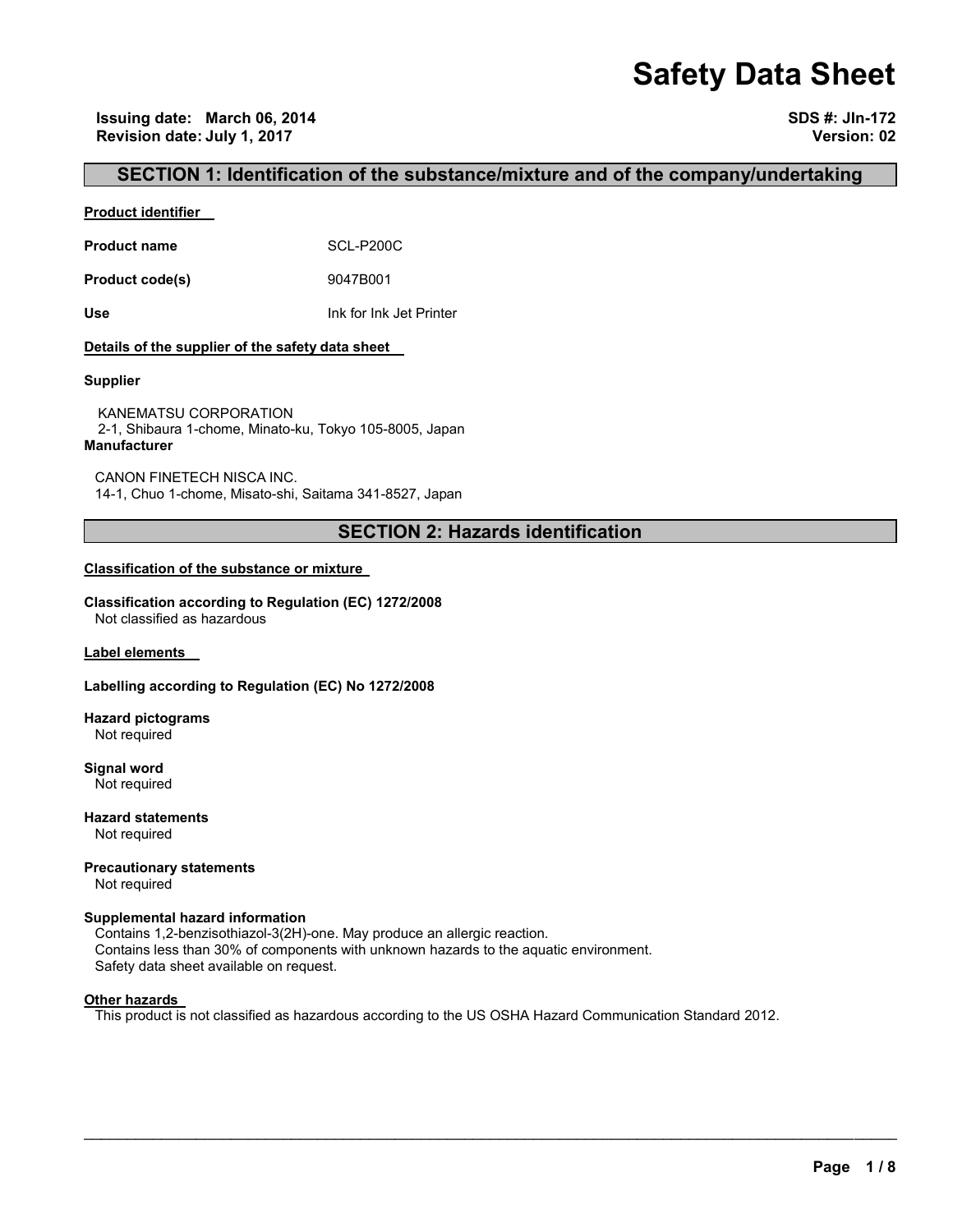## **SECTION 3: Composition/information on ingredients**

 $\mathcal{L}_\mathcal{L} = \{ \mathcal{L}_\mathcal{L} = \{ \mathcal{L}_\mathcal{L} = \{ \mathcal{L}_\mathcal{L} = \{ \mathcal{L}_\mathcal{L} = \{ \mathcal{L}_\mathcal{L} = \{ \mathcal{L}_\mathcal{L} = \{ \mathcal{L}_\mathcal{L} = \{ \mathcal{L}_\mathcal{L} = \{ \mathcal{L}_\mathcal{L} = \{ \mathcal{L}_\mathcal{L} = \{ \mathcal{L}_\mathcal{L} = \{ \mathcal{L}_\mathcal{L} = \{ \mathcal{L}_\mathcal{L} = \{ \mathcal{L}_\mathcal{$ 

| <b>Chemical name</b>                | <b>CAS-No</b> | <b>REACH</b><br><b>Registration No.</b> | Weight %  | <b>Regulation (EC) 1272/2008</b>                                               |                                      | Note to other hazards |
|-------------------------------------|---------------|-----------------------------------------|-----------|--------------------------------------------------------------------------------|--------------------------------------|-----------------------|
|                                     |               |                                         |           | <b>Classification</b>                                                          | <b>H-statement</b>                   |                       |
| Copper Compounds                    | Confidential  | Not available                           | $1 - 5$   | None                                                                           | None                                 |                       |
| Triethylene glycol                  | 112-27-6      | Not available                           | $1-5$     | None                                                                           | None                                 |                       |
| Glycerin                            | 56-81-5       | Not available                           | $5 - 10$  | None                                                                           | None                                 |                       |
| Ethyleneurea                        | 120-93-4      | Not available                           | $10 - 15$ | Eye Irrit. 2                                                                   | H319                                 |                       |
| 1.2-benzisothiazol-<br>$3(2H)$ -one | 2634-33-5     | Not available                           | < 0.05    | Acute Tox. 4<br>Skin Irrit, 2<br>Eye Dam. 1<br>Skin Sens, 1<br>Aquatic Acute 1 | H302<br>H315<br>H318<br>H317<br>H400 |                       |
| Water                               | 7732-18-5     | Not applicable                          | 60-80     | None                                                                           | None                                 |                       |

For the full text of the H-statements mentioned in this Section, see Section 16.

Note to other hazards: The following substance(s) is (are) marked with (1), (2) and/or (3)

- (1) Substance for which EU Occupational Exposure Limit(s) is (are) established (See SECTION 8)

- (2) PBT substance or vPvB substance under Regulation (EC) No 1907/2006

- (3) Substance listed in Candidate List of SVHC for Authorisation under Regulation (EC) No 1907/2006

## **SECTION 4: First aid measures**

## **Description of first aid measures**

| <b>Inhalation</b>                                           | If symptoms are experienced, move victim to fresh air and obtain medical advice.                                                                                                    |
|-------------------------------------------------------------|-------------------------------------------------------------------------------------------------------------------------------------------------------------------------------------|
| Ingestion                                                   | Rinse mouth. Give one or two glasses of water.<br>If irritation or discomfort occurs, obtain medical advice immediately.                                                            |
| <b>Skin contact</b>                                         | Wash with water and soap or mild detergent.<br>If irritation persists, obtain medical advice.                                                                                       |
| Eye contact                                                 | Immediately flush with lukewarm, gently flowing water for 5 minutes or until the chemical is<br>removed.<br>If irritation persists, obtain medical advice immediately.              |
| Most important symptoms and effects, both acute and delayed |                                                                                                                                                                                     |
| <b>Inhalation</b>                                           | No adverse effects are expected under intended use.<br>Over exposure to vapor or mist may cause respiratory tract irritation, cough, dizziness,<br>drowsiness, headache and nausea. |
| Ingestion                                                   | May cause abdominal pain, diarrhea, dizziness, drowsiness, dullness, headache, nausea<br>and vomiting.                                                                              |
| <b>Skin contact</b>                                         | Neither irritation nor sensitization is expected. (See SECTION 11)                                                                                                                  |
| Eye contact                                                 | May cause mild irritation. (See SECTION 11)                                                                                                                                         |
| <b>Chronic effects</b>                                      | Not identified                                                                                                                                                                      |
| None                                                        | Indication of any immediate medical attention and special treatment needed                                                                                                          |

 $\mathcal{L}_\mathcal{L} = \mathcal{L}_\mathcal{L} = \mathcal{L}_\mathcal{L} = \mathcal{L}_\mathcal{L} = \mathcal{L}_\mathcal{L} = \mathcal{L}_\mathcal{L} = \mathcal{L}_\mathcal{L} = \mathcal{L}_\mathcal{L} = \mathcal{L}_\mathcal{L} = \mathcal{L}_\mathcal{L} = \mathcal{L}_\mathcal{L} = \mathcal{L}_\mathcal{L} = \mathcal{L}_\mathcal{L} = \mathcal{L}_\mathcal{L} = \mathcal{L}_\mathcal{L} = \mathcal{L}_\mathcal{L} = \mathcal{L}_\mathcal{L}$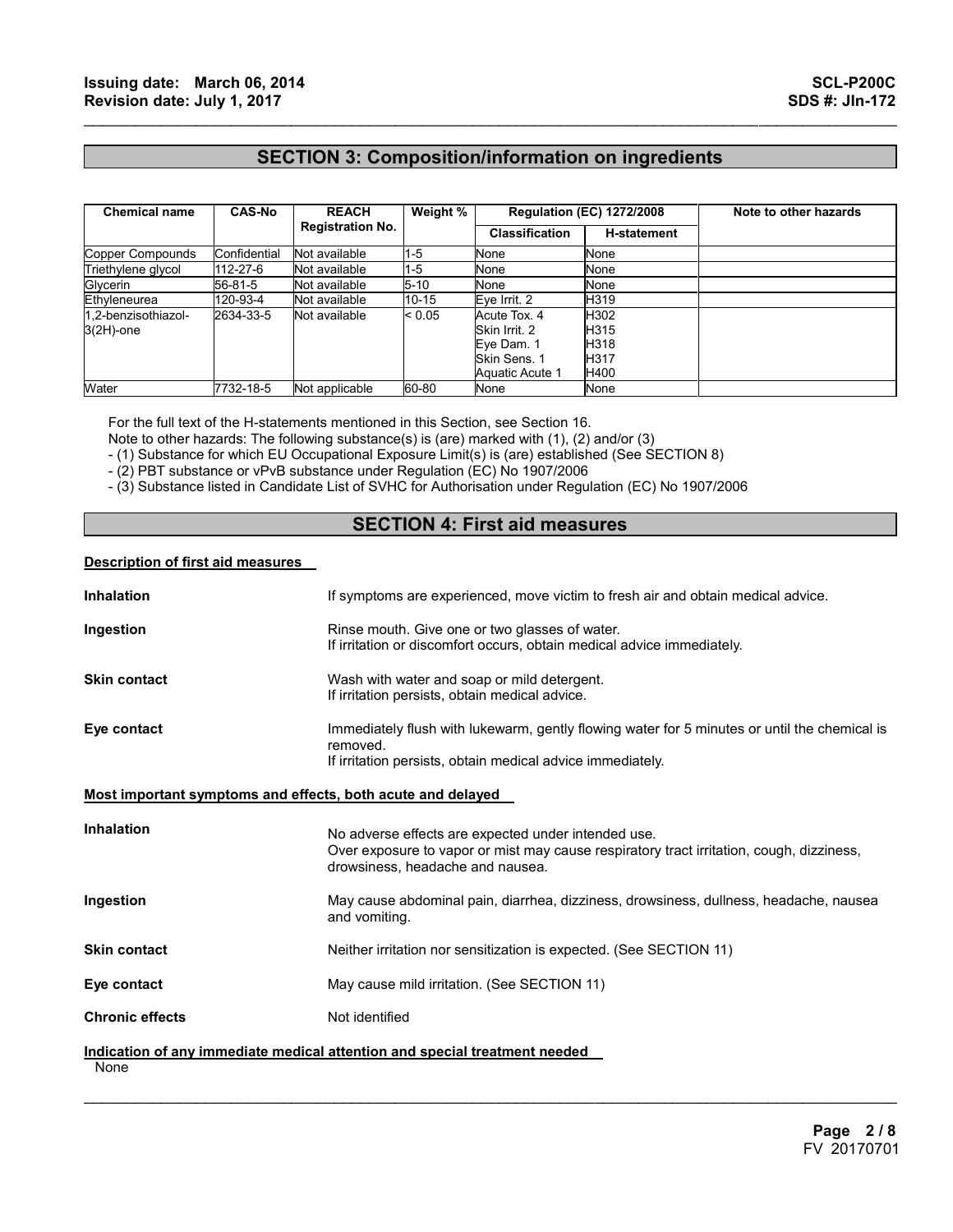## **SECTION 5: Firefighting measures**

 $\mathcal{L}_\mathcal{L} = \{ \mathcal{L}_\mathcal{L} = \{ \mathcal{L}_\mathcal{L} = \{ \mathcal{L}_\mathcal{L} = \{ \mathcal{L}_\mathcal{L} = \{ \mathcal{L}_\mathcal{L} = \{ \mathcal{L}_\mathcal{L} = \{ \mathcal{L}_\mathcal{L} = \{ \mathcal{L}_\mathcal{L} = \{ \mathcal{L}_\mathcal{L} = \{ \mathcal{L}_\mathcal{L} = \{ \mathcal{L}_\mathcal{L} = \{ \mathcal{L}_\mathcal{L} = \{ \mathcal{L}_\mathcal{L} = \{ \mathcal{L}_\mathcal{$ 

#### **Extinguishing media**

#### **Suitable extinguishing media**

CO2, water, foam or dry chemicals

## **Unsuitable extinguishing media**

None

#### **Special hazards arising from the substance or mixture**

#### **Special hazard**

None

## **Hazardous combustion products**

CO, CO2, NOx and SOx

## **Advice for firefighters**

## **Special protective equipment for fire-fighters**

None

## **SECTION 6: Accidental release measures**

#### **Personal precautions, protective equipment and emergency procedures**

Avoid contact with skin, eyes and clothing. Avoid breathing vapor and mist.

#### **Environmental precautions**

Do not release to sewer, surface water or ground water.

## **Methods and material for containment and cleaning up**

Wipe off with wet cloth or paper.

#### **Other information**

None

## **SECTION 7: Handling and storage**

 $\mathcal{L}_\mathcal{L} = \mathcal{L}_\mathcal{L} = \mathcal{L}_\mathcal{L} = \mathcal{L}_\mathcal{L} = \mathcal{L}_\mathcal{L} = \mathcal{L}_\mathcal{L} = \mathcal{L}_\mathcal{L} = \mathcal{L}_\mathcal{L} = \mathcal{L}_\mathcal{L} = \mathcal{L}_\mathcal{L} = \mathcal{L}_\mathcal{L} = \mathcal{L}_\mathcal{L} = \mathcal{L}_\mathcal{L} = \mathcal{L}_\mathcal{L} = \mathcal{L}_\mathcal{L} = \mathcal{L}_\mathcal{L} = \mathcal{L}_\mathcal{L}$ 

## **Precautions for safe handling**

Use with adequate ventilation. Avoid contact with skin, eyes and clothing. Avoid breathing vapor and mist. In case of contact, wash out the contaminated area immediately.

#### **Conditions for safe storage, including any incompatibilities**

Keep in a cool and dry place. Protect from sunlight. Keep out of the reach of children.

## **Specific end uses**

Ink for Ink Jet Printer. For more information, please refer to the instruction of this product.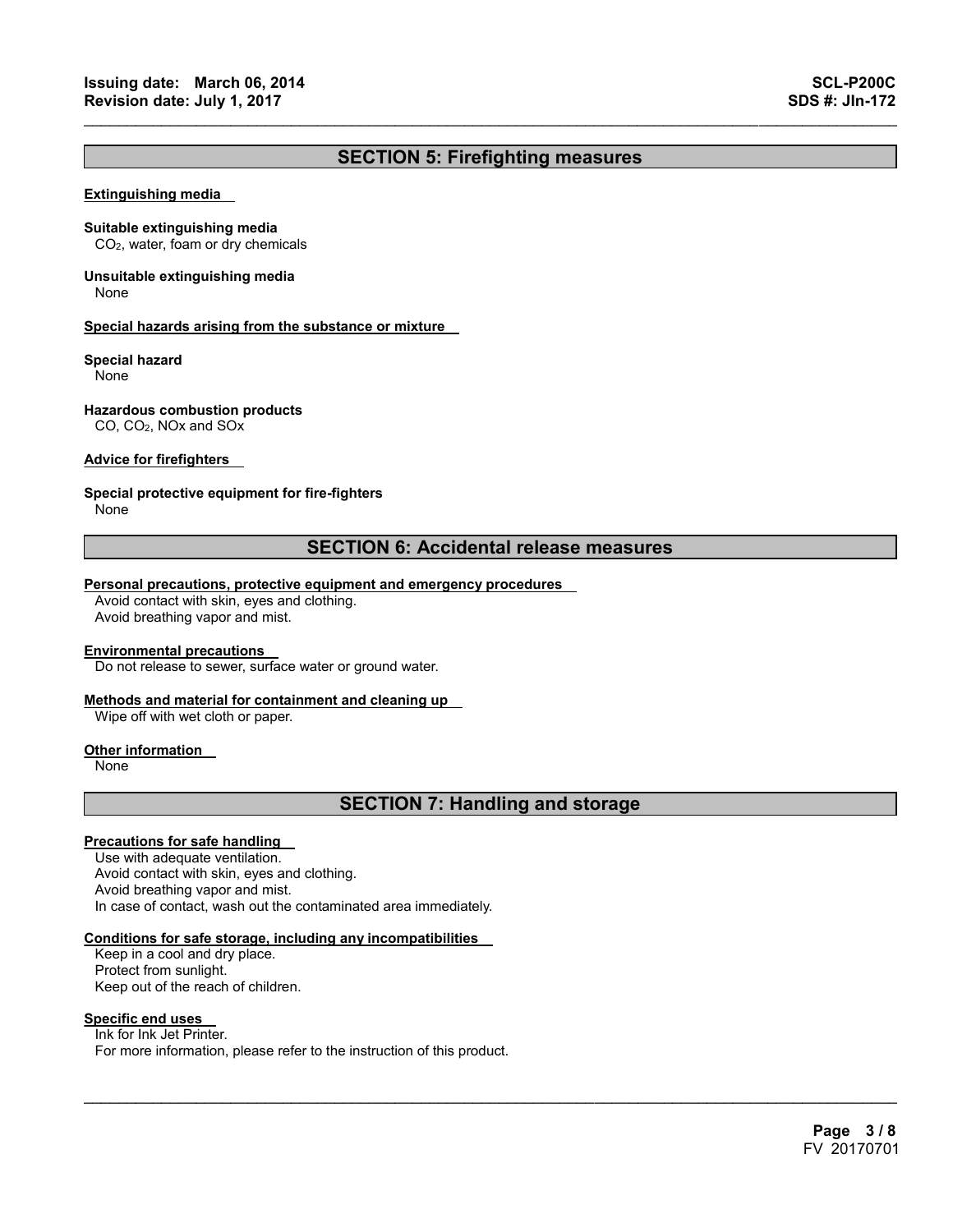## **SECTION 8: Exposure controls/personal protection**

 $\mathcal{L}_\mathcal{L} = \{ \mathcal{L}_\mathcal{L} = \{ \mathcal{L}_\mathcal{L} = \{ \mathcal{L}_\mathcal{L} = \{ \mathcal{L}_\mathcal{L} = \{ \mathcal{L}_\mathcal{L} = \{ \mathcal{L}_\mathcal{L} = \{ \mathcal{L}_\mathcal{L} = \{ \mathcal{L}_\mathcal{L} = \{ \mathcal{L}_\mathcal{L} = \{ \mathcal{L}_\mathcal{L} = \{ \mathcal{L}_\mathcal{L} = \{ \mathcal{L}_\mathcal{L} = \{ \mathcal{L}_\mathcal{L} = \{ \mathcal{L}_\mathcal{$ 

## **Control parameters**

#### **Exposure limits**

| <b>Chemical name</b> | EU OEL          | <b>OSHA PEL</b>                                                                                              | <b>ACGIH TLV</b> | <b>Australia OEL</b>     |
|----------------------|-----------------|--------------------------------------------------------------------------------------------------------------|------------------|--------------------------|
| Glycerin             | Not established | (as mist)<br><b>Total dust</b><br>TWA: $15 \text{ mg/m}^3$<br>Respirable fraction<br>TWA: $5 \text{ ma/m}^3$ | Not established  | TWA: $10 \text{ mg/m}^3$ |

**Exposure controls Appropriate engineering controls** No special ventilation equipment is needed under intended use of this product.

## **Individual protection measures, such as personal protective equipment**

| Eye/face protection           |
|-------------------------------|
| <b>Skin protection</b>        |
| <b>Respiratory protection</b> |
| <b>Thermal hazards</b>        |

Not required **Not required Not required Not applicable** 

## **SECTION 9: Physical and chemical properties**

 $\mathcal{L}_\mathcal{L} = \mathcal{L}_\mathcal{L} = \mathcal{L}_\mathcal{L} = \mathcal{L}_\mathcal{L} = \mathcal{L}_\mathcal{L} = \mathcal{L}_\mathcal{L} = \mathcal{L}_\mathcal{L} = \mathcal{L}_\mathcal{L} = \mathcal{L}_\mathcal{L} = \mathcal{L}_\mathcal{L} = \mathcal{L}_\mathcal{L} = \mathcal{L}_\mathcal{L} = \mathcal{L}_\mathcal{L} = \mathcal{L}_\mathcal{L} = \mathcal{L}_\mathcal{L} = \mathcal{L}_\mathcal{L} = \mathcal{L}_\mathcal{L}$ 

## **Information on basic physical and chemical properties**

| Appearance<br>Odor                           | Cyan liquid<br>Slight odor         |
|----------------------------------------------|------------------------------------|
| <b>Odor threshold</b>                        | Not available                      |
| рH                                           | 7-9                                |
| Melting point/Freezing point $(^{\circ}C)$   | Not available                      |
| Initial boiling point and boiling range (°C) | Not available                      |
| Flash point $(^{\circ}C)$                    | None (Estimate)                    |
| <b>Evaporation rate</b>                      | Not available                      |
| Flammability (solid, gas)                    | Neither flammable nor combustible. |
| Upper/lower flammability or explosive limits |                                    |
| <b>Upper flammability limit</b>              | Not available                      |
| Lower flammability limit                     | Not available                      |
| <b>Upper explosive limit</b>                 | Not available                      |
| Lower explosive limit                        | Not available                      |
| Vapor pressure                               | Not available                      |
| <b>Vapor density</b>                         | Not available                      |
| <b>Relative density</b>                      | $1.0 - 1.1$                        |
| Solubility(ies)                              | Water: Miscible                    |
| Partition coefficient: n-octanol/water       | Not available                      |
| Autoignition temperature (°C)                | Not available                      |
| Decomposition temperature (°C)               | Not available                      |
| Viscosity (mPa $\cdot$ s)                    | $1 - 5$                            |
| <b>Explosive properties</b>                  | None (Estimate)                    |
| <b>Oxidizing properties</b>                  | None (Estimate)                    |
|                                              |                                    |

## **Other information**

**None**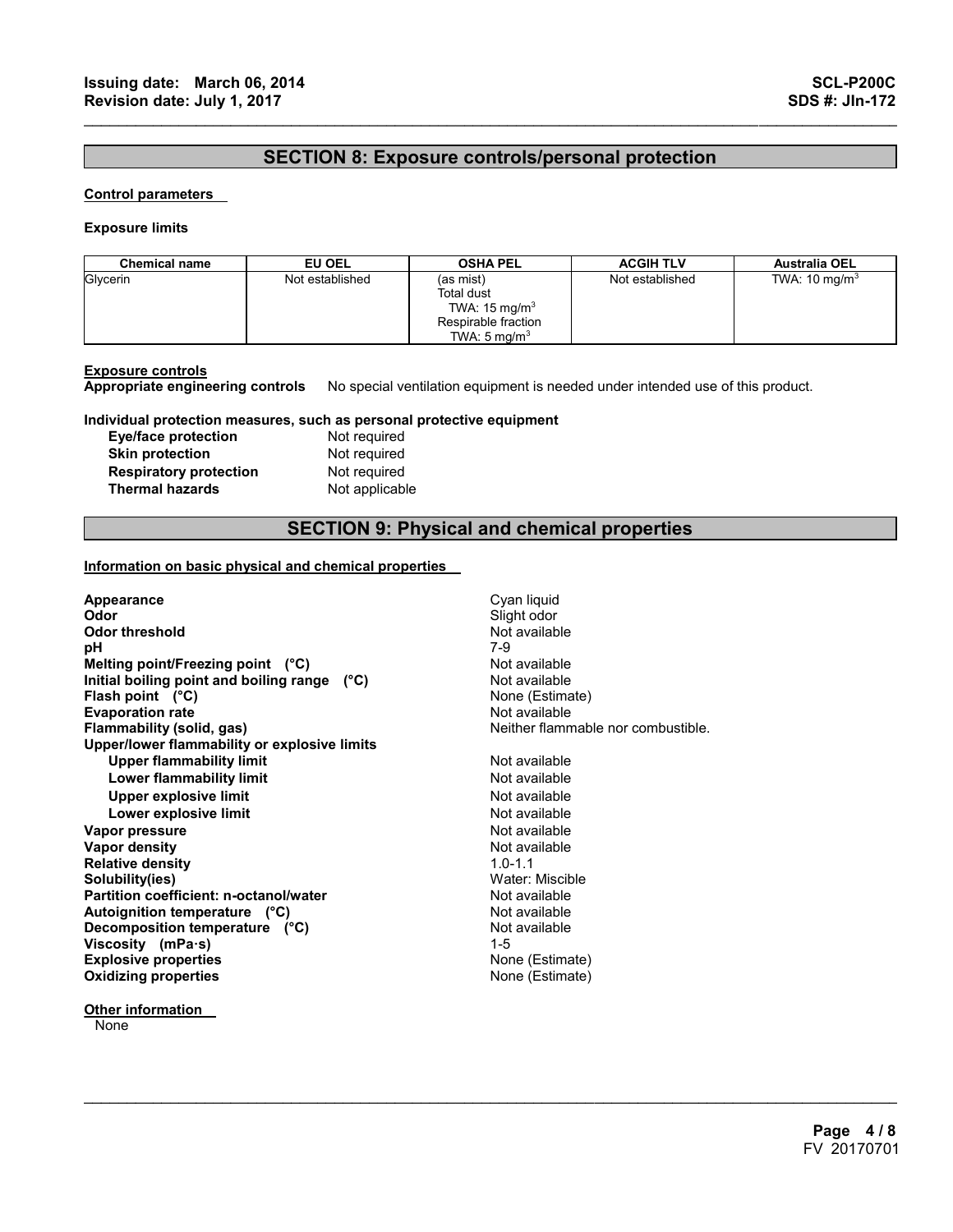## **SECTION 10: Stability and reactivity**

 $\mathcal{L}_\mathcal{L} = \{ \mathcal{L}_\mathcal{L} = \{ \mathcal{L}_\mathcal{L} = \{ \mathcal{L}_\mathcal{L} = \{ \mathcal{L}_\mathcal{L} = \{ \mathcal{L}_\mathcal{L} = \{ \mathcal{L}_\mathcal{L} = \{ \mathcal{L}_\mathcal{L} = \{ \mathcal{L}_\mathcal{L} = \{ \mathcal{L}_\mathcal{L} = \{ \mathcal{L}_\mathcal{L} = \{ \mathcal{L}_\mathcal{L} = \{ \mathcal{L}_\mathcal{L} = \{ \mathcal{L}_\mathcal{L} = \{ \mathcal{L}_\mathcal{$ 

## **Reactivity**

None

## **Chemical stability**

**Stable** 

## **Possibility of hazardous reactions**

None

## **Conditions to avoid**

None

## **Incompatible materials**

Acids, bases, oxidizing materials and reducing agents.

## **Hazardous decomposition products**

CO, CO2, NOx and SOx

## **SECTION 11: Toxicological information**

 $\mathcal{L}_\mathcal{L} = \mathcal{L}_\mathcal{L} = \mathcal{L}_\mathcal{L} = \mathcal{L}_\mathcal{L} = \mathcal{L}_\mathcal{L} = \mathcal{L}_\mathcal{L} = \mathcal{L}_\mathcal{L} = \mathcal{L}_\mathcal{L} = \mathcal{L}_\mathcal{L} = \mathcal{L}_\mathcal{L} = \mathcal{L}_\mathcal{L} = \mathcal{L}_\mathcal{L} = \mathcal{L}_\mathcal{L} = \mathcal{L}_\mathcal{L} = \mathcal{L}_\mathcal{L} = \mathcal{L}_\mathcal{L} = \mathcal{L}_\mathcal{L}$ 

## **Information on toxicological effects**

| <b>Acute toxicity</b>             | Not available                                                                            |
|-----------------------------------|------------------------------------------------------------------------------------------|
| <b>Skin corrosion/irritation</b>  | Not irritant (rabbit)<br>OECD Guidelines No.404 (2002), (EC) 440/2008 Method B4          |
| Serious eye damage/eye irritation | Mild irritant (rabbit)<br>OECD Guidelines No.405 (2012), (EC) 440/2008 Method B5         |
| Respiratory or skin sensitization | Not sensitizing (LLNA, mouse)<br>OECD Guidelines No.429 (2010), (EC) 440/2008 Method B42 |
| Germ cell mutagenicity            | Ames test: Negative                                                                      |
| Carcinogenicity                   | Not available                                                                            |
| <b>Reproductive toxicity</b>      | Not available                                                                            |
| <b>STOT - single exposure</b>     | Not available                                                                            |
| <b>STOT - repeated exposure</b>   | Not available                                                                            |
| <b>Aspiration hazard</b>          | Not available                                                                            |
| <b>Other information</b>          | Not available                                                                            |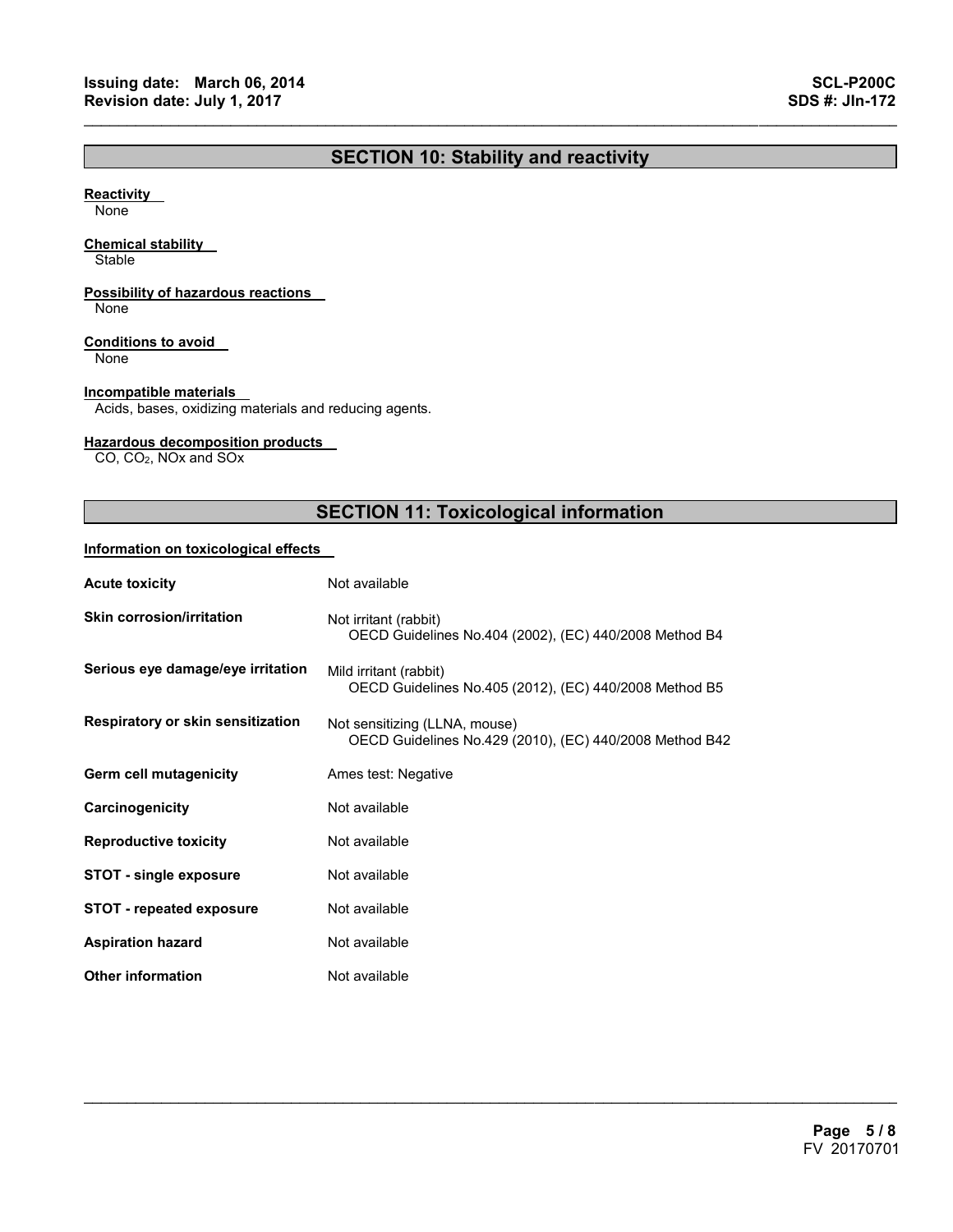## **SECTION 12: Ecological information**

 $\mathcal{L}_\mathcal{L} = \{ \mathcal{L}_\mathcal{L} = \{ \mathcal{L}_\mathcal{L} = \{ \mathcal{L}_\mathcal{L} = \{ \mathcal{L}_\mathcal{L} = \{ \mathcal{L}_\mathcal{L} = \{ \mathcal{L}_\mathcal{L} = \{ \mathcal{L}_\mathcal{L} = \{ \mathcal{L}_\mathcal{L} = \{ \mathcal{L}_\mathcal{L} = \{ \mathcal{L}_\mathcal{L} = \{ \mathcal{L}_\mathcal{L} = \{ \mathcal{L}_\mathcal{L} = \{ \mathcal{L}_\mathcal{L} = \{ \mathcal{L}_\mathcal{$ 

## **Toxicity**

## **Ecotoxicity effects**

Not available

## **Persistence and degradability**

Not available

## **Bioaccumulative potential**

Not available

## **Mobility in soil**

Not available

## **Results of PBT and vPvB assessment**

No results that the component(s) of this ink meet(s) the PBT or vPvB criteria under Regulation (EC) No 1907/2006.

#### **Other adverse effects**

Not available

## **SECTION 13: Disposal considerations**

## **Waste treatment methods**

Disposal should be subject to federal, state and local laws.

| <b>SECTION 14: Transport information</b>                                     |                                                                                                                 |  |  |
|------------------------------------------------------------------------------|-----------------------------------------------------------------------------------------------------------------|--|--|
| <u>UN number</u>                                                             | None                                                                                                            |  |  |
| UN proper shipping name                                                      | None                                                                                                            |  |  |
| Transport hazard class                                                       | None                                                                                                            |  |  |
| Packing group                                                                | None                                                                                                            |  |  |
| <b>Environmental hazards</b>                                                 | Not classified as environmentally hazardous under UN Model Regulations and<br>marine pollutant under IMDG Code. |  |  |
| <b>Special precautions for users</b>                                         | None                                                                                                            |  |  |
| Transport in bulk according to Annex II of<br><b>MARPOL and the IBC Code</b> | Not applicable                                                                                                  |  |  |

 $\mathcal{L}_\mathcal{L} = \mathcal{L}_\mathcal{L} = \mathcal{L}_\mathcal{L} = \mathcal{L}_\mathcal{L} = \mathcal{L}_\mathcal{L} = \mathcal{L}_\mathcal{L} = \mathcal{L}_\mathcal{L} = \mathcal{L}_\mathcal{L} = \mathcal{L}_\mathcal{L} = \mathcal{L}_\mathcal{L} = \mathcal{L}_\mathcal{L} = \mathcal{L}_\mathcal{L} = \mathcal{L}_\mathcal{L} = \mathcal{L}_\mathcal{L} = \mathcal{L}_\mathcal{L} = \mathcal{L}_\mathcal{L} = \mathcal{L}_\mathcal{L}$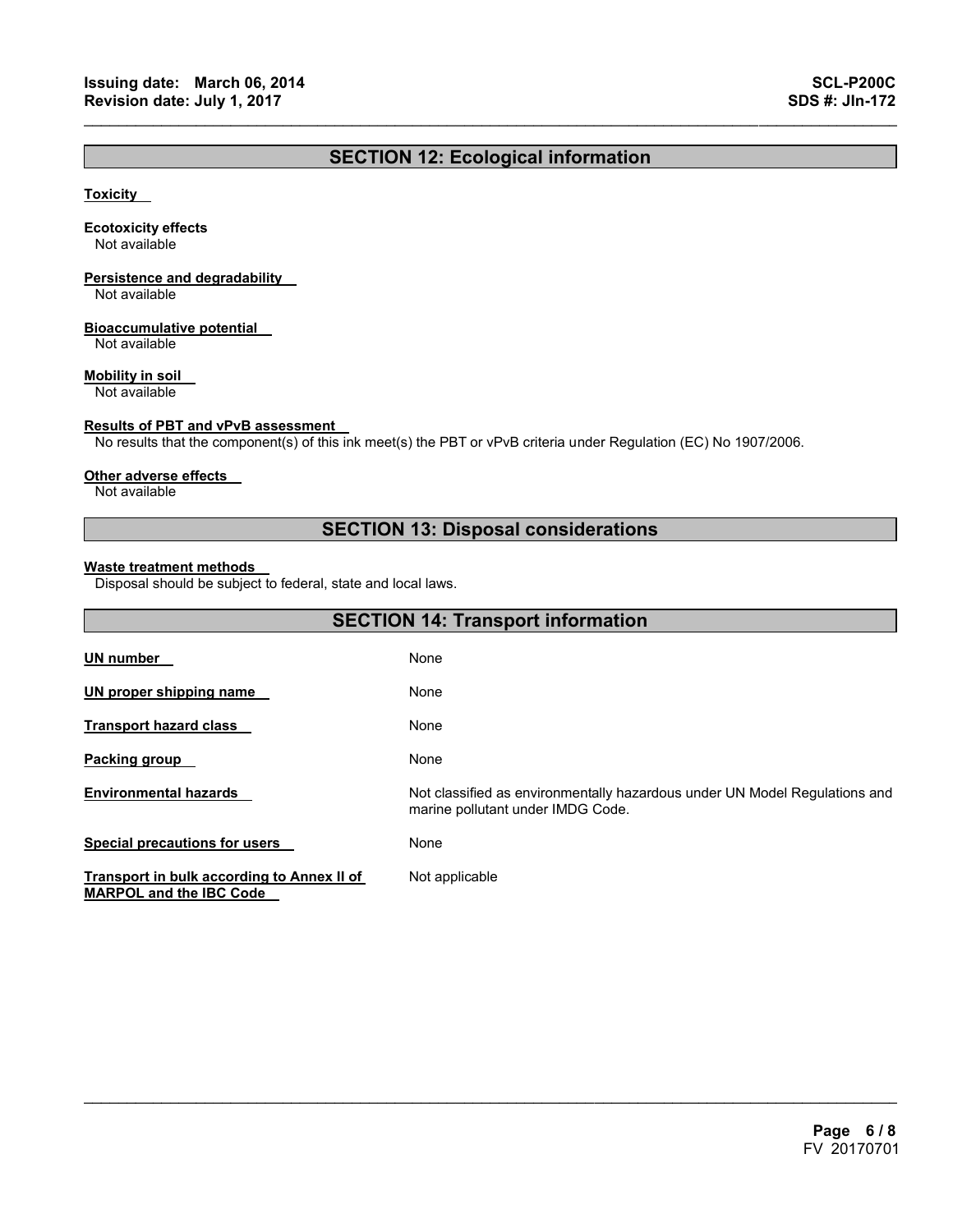## **SECTION 15: Regulatory information**

 $\mathcal{L}_\mathcal{L} = \{ \mathcal{L}_\mathcal{L} = \{ \mathcal{L}_\mathcal{L} = \{ \mathcal{L}_\mathcal{L} = \{ \mathcal{L}_\mathcal{L} = \{ \mathcal{L}_\mathcal{L} = \{ \mathcal{L}_\mathcal{L} = \{ \mathcal{L}_\mathcal{L} = \{ \mathcal{L}_\mathcal{L} = \{ \mathcal{L}_\mathcal{L} = \{ \mathcal{L}_\mathcal{L} = \{ \mathcal{L}_\mathcal{L} = \{ \mathcal{L}_\mathcal{L} = \{ \mathcal{L}_\mathcal{L} = \{ \mathcal{L}_\mathcal{$ 

## **Safety, health and environmental regulations/legislation specific for the substance or mixture**

| [EU information]                                                                                                                                                   |                                       |                 |  |
|--------------------------------------------------------------------------------------------------------------------------------------------------------------------|---------------------------------------|-----------------|--|
| (EC) No 1907/2006 Authorisation                                                                                                                                    | Not regulated                         |                 |  |
| (EC) No 1907/2006 Restriction                                                                                                                                      | Not regulated                         |                 |  |
| (EC) No 1005/2009                                                                                                                                                  | Not regulated                         |                 |  |
| (EC) No 850/2004                                                                                                                                                   | Not regulated                         |                 |  |
| (EC) No 649/2012                                                                                                                                                   | Not regulated                         |                 |  |
| <b>Chemical Safety Assessment under</b><br>(EC)No1907/2006                                                                                                         | Not assessed                          |                 |  |
| [USA information]                                                                                                                                                  |                                       |                 |  |
| TSCA Sec 4,5,6,7,8,12b                                                                                                                                             | Not regulated                         |                 |  |
| <b>OSHA-HCS Classification/Label</b>                                                                                                                               | Not classified as hazardous           |                 |  |
| <b>FHSA Classification/Label</b>                                                                                                                                   | Not classified as hazardous           |                 |  |
| <b>SARA Title III Sec 313</b>                                                                                                                                      | "Copper Compounds"                    | 1-5 Wt%         |  |
|                                                                                                                                                                    | (as Cu)                               | $($ < 0.35 Wt%) |  |
| <b>California Proposition 65</b>                                                                                                                                   | None                                  |                 |  |
| [Canada information]<br><b>CEPA Sec 81 (DSL and NDSL listing</b>                                                                                                   | Not applicable (Manufactured article) |                 |  |
| status)<br><b>HPA (WHMIS)</b>                                                                                                                                      | Not applicable (Manufactured article) |                 |  |
| [Australia information]<br>ICNA Act Sec 21 (AICS listing status) This product contains ingredients that are not listed on AICS.<br>WHS Regulations Chap 7 Part 7.1 | Not classified as hazardous           |                 |  |
| <b>Other information</b>                                                                                                                                           | None                                  |                 |  |
|                                                                                                                                                                    |                                       |                 |  |

## **SECTION 16: Other information**

 $\mathcal{L}_\mathcal{L} = \mathcal{L}_\mathcal{L} = \mathcal{L}_\mathcal{L} = \mathcal{L}_\mathcal{L} = \mathcal{L}_\mathcal{L} = \mathcal{L}_\mathcal{L} = \mathcal{L}_\mathcal{L} = \mathcal{L}_\mathcal{L} = \mathcal{L}_\mathcal{L} = \mathcal{L}_\mathcal{L} = \mathcal{L}_\mathcal{L} = \mathcal{L}_\mathcal{L} = \mathcal{L}_\mathcal{L} = \mathcal{L}_\mathcal{L} = \mathcal{L}_\mathcal{L} = \mathcal{L}_\mathcal{L} = \mathcal{L}_\mathcal{L}$ 

#### **Full text of H-statements referred to under sections 2 and 3**

H302: Harmful if swallowed.

H315: Causes skin irritation.

H317: May cause an allergic skin reaction.

H318: Causes serious eye damage.

H319: Causes serious eye irritation.

H400: Very toxic to aquatic life.

#### **Annex**

None

- **Issuing date:** March 06, 2014
- **Revision date:** July 1, 2017
- **Revision note:** Entirely revised